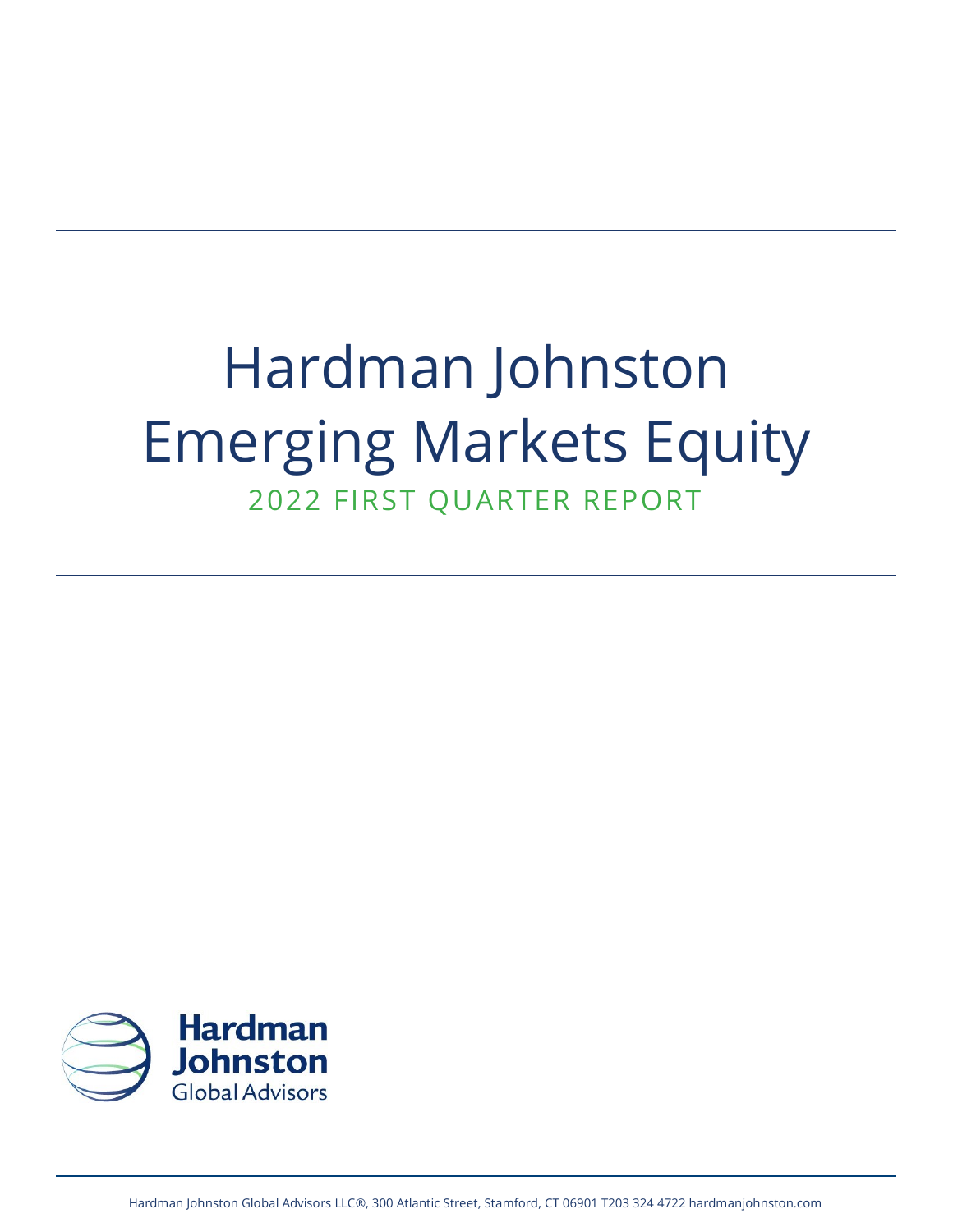

| COMPOSITE PERFORMANCE (%) (period ending March 31, 2022) |                |          |         |         |                |           |  |  |
|----------------------------------------------------------|----------------|----------|---------|---------|----------------|-----------|--|--|
|                                                          | <b>1st QTR</b> | 1 Year   | 3 Years | 5 Years | <b>7 Years</b> | Inception |  |  |
| Emerging Markets Equity (gross of fees)                  | $-19.45$       | $-28.55$ | 6.73    | 6.94    | 6.14           | 5.90      |  |  |
| Emerging Markets Equity (net of fees)                    | $-19.63$       | $-29.19$ | 5.77    | 5.98    | 5.18           | 4.98      |  |  |
| <b>MSCI Emerging Markets Net Index</b>                   | $-6.97$        | $-11.37$ | 4.93    | 5.97    | 4.69           | 3.97      |  |  |

Performance is preliminary through March 31, 2022. Periods greater than one year are annualized. **Past performance does not guarantee future results.** Net performance is calculated by deducting the highest rate in the current fee schedule of 85bps, plus an additional 5bps representing the cap on administrative expenses that applies to investors in the Hardman Johnston Emerging Markets Fund, L.P., which is part of the Emerging Markets Equity Composite. Composite inception date: December 23, 2013.

### KEY TAKEAWAYS

- International markets decline after war in Ukraine clouds outlook
- Inflation spikes as energy and commodity prices soar, prompting monetary policy tightening
- Chinese markets contend with COVID shutdowns and potential ADR delistings on US exchanges
- Emerging Markets Equity Composite returned –19.63%, net, underperforming the MSCI EM return of –6.97%

#### MARKET REVIEW

International equities weakened in the first quarter as the war in Ukraine fed into existing investor concerns about rising energy and commodity prices, soaring inflation, and softening economic growth. The MSCI ACWI returned –5.36%, with markets across most regions slipping back, while the MSCI EAFE returned –5.91%.

After finishing 2021 at or near record levels, markets began to pull back in January as rising prices and ongoing supply shortages began to temper growth expectations. Russia's attack on Ukraine in February further shook investors, raising issues of energy and food supply, the potential global repercussions of sanctions, and their combined impact on already rampant inflation. After gaining steadily throughout the early part of the quarter, the price of Brent Crude, the global oil benchmark, spiked to its highest level since the financial crisis. At the end of March, the Biden administration announced the release of US strategic oil reserves in an attempt to control prices and increase supply until production ramps back up.

The effect of energy prices on inflation was marked. Data released in January showed that US inflation hit a four-decade high of 7.0%, before accelerating to 7.9% in February, with economists expecting further increases, at least in the short term. It was a similar trajectory in Europe where CPI climbed to 7.5% in March, including an estimated 45% increase in energy prices year-over-year. Although more moderate by international standards, inflation in Japan reached 0.8%, the highest rate in two years, with expectations of sharper rises to come due to the country's reliance on energy imports. Developing markets also contended with spiraling prices, with double-digit inflation increases in G20 countries including Brazil, Argentina and Turkey.

There were also some positive signals during the first quarter. The US created over 500,000 new jobs per month, sending unemployment to the lowest level since the pandemic. The plentiful supply of new employment opportunities, equating to roughly 1.8 openings per unemployed person, helped fuel rising wages and gave a boost to consumer confidence. In Europe, pent-up demand for leisure soared as countries withdrew most remaining COVID-19 restrictions. Before the onset of the war in Ukraine, TUI Group, Europe's largest vacations company, reported that bookings were close to pre-pandemic levels, with prices up approximately 20%.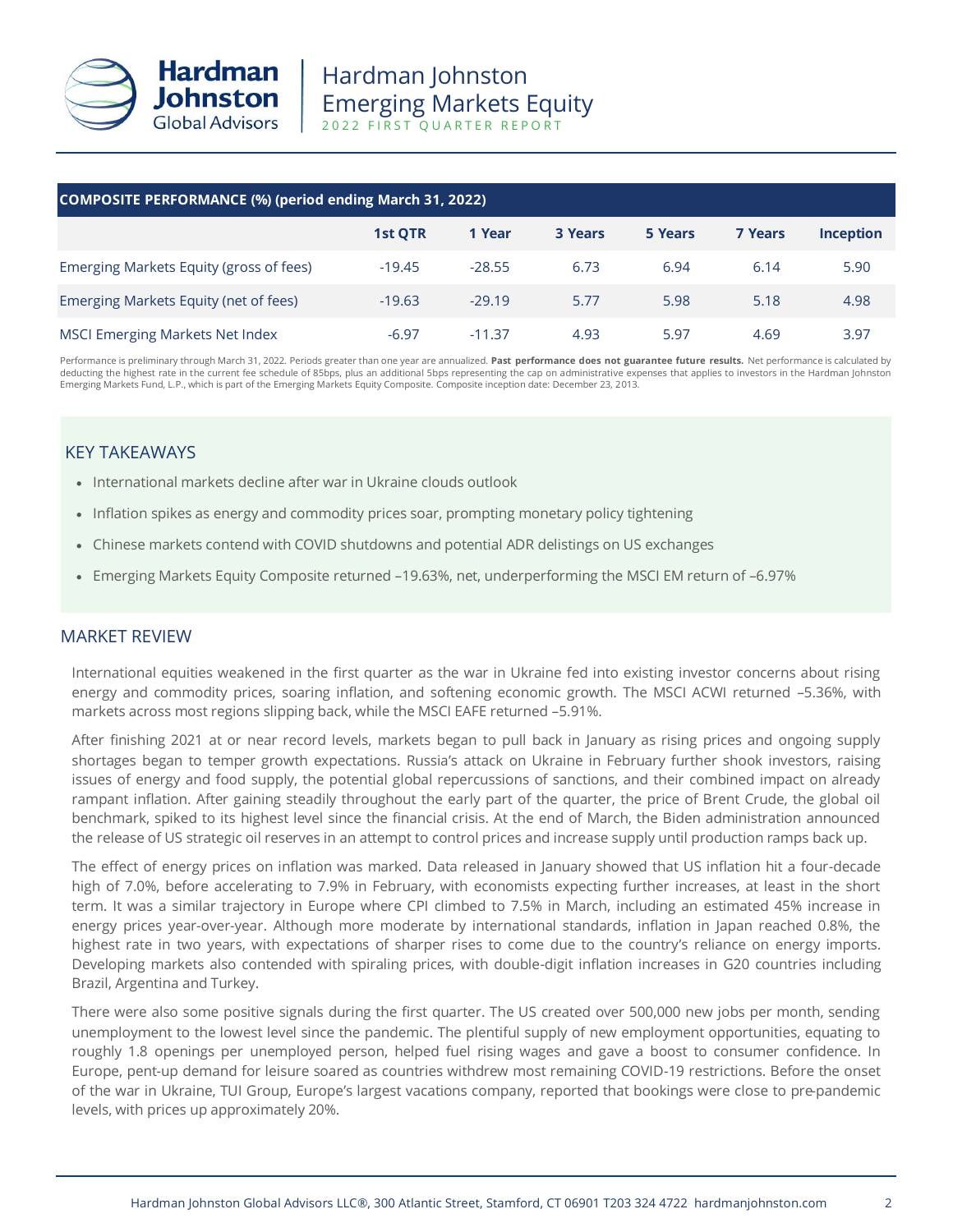

Faced with the unappealing combination of spiking inflation, tight labor markets, and decelerating economic growth, central banks initiated the tightening cycle. The US Federal Reserve implemented its first rate hike since 2018, while Chair Jerome Powell talked of rates returning to a more "neutral" position, feeding market expectations of a series of larger increases to come. In March, the Bank of England lifted interest rates for the third time in four months, singling it out as one of the most hawkish central banks in the developed world. The European Central Bank President Christine Lagarde argued there was still room for accommodative policy, although she guided to interest rates rising after the end of its bond buying program, potentially putting the first hikes by the ECB sometime in the third quarter.

Emerging markets faced the same dilemma. The Reserve Bank of India left its key policy rate unchanged at 4% during the quarter, the same level as throughout the pandemic, in order to support economic growth. In stark contrast, Brazil hiked rates sharply to 11.75% in March, a five-year high, with the country's stocks soaring due to currency strength and rising commodities prices.

While the war in Ukraine dominated much of the agenda, COVID continued to impact activity. China's dynamic zerotolerance approach to outbreaks led to renewed lockdowns in many cities, including Shanghai, the country's economic and financial hub. German auto group Volkswagen scaled back operations in the city due to infections and supply shortages, while delays were experienced at the port despite efforts to keep workers in a closed loop bubble on site. China's manufacturing PMI slipped back below 50 in March, indicating contraction.

China's position on the global stage also came under scrutiny. The US Securities and Exchange Commission identified five Chinese ADRs that could be delisted from US exchanges for failing to meet auditing rules, prompting a sell-off across the sector as the standoff between US and Chinese regulators continued. Investors continued to pull capital out of Chinese investments, in part due to ongoing domestic uncertainty as well as increased geopolitical concerns.



## PERFORMANCE ATTRIBUTION

■ Contribution from Exposure

Preliminary data for the quarter ending March 31, 2022. Source: FactSet, Hardman Johnston Global Advisors LLC®. **Past performance does not guarantee future results.** The data shown is of a representative portfolio for the Hardman Johnston Emerging Markets Equity strategy and is for informational purposes only. Results are not indicative of future portfolio characteristics/returns. Actual results may vary for each client due to specific client guidelines and other factors. Portfolio holdings and/or allocations shown above are as of the date indicated and may not be representative of future investments. Future investments may or may not be profitable.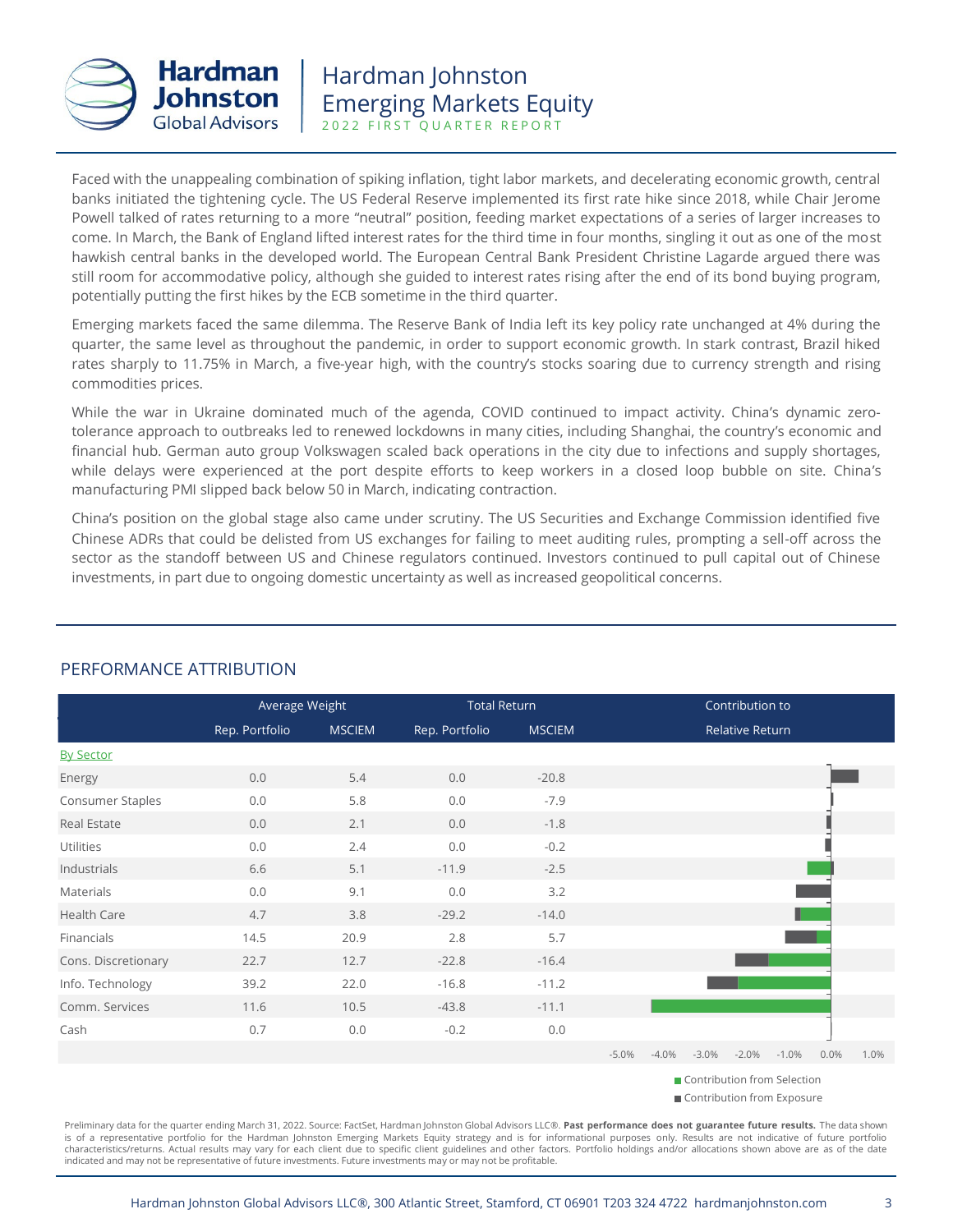

|                  |                | Average Weight |                | <b>Total Return</b> | Contribution to                                                        |  |  |  |
|------------------|----------------|----------------|----------------|---------------------|------------------------------------------------------------------------|--|--|--|
|                  | Rep. Portfolio | <b>MSCIEM</b>  | Rep. Portfolio | <b>MSCIEM</b>       | <b>Relative Return</b>                                                 |  |  |  |
| <b>By Region</b> |                |                |                |                     |                                                                        |  |  |  |
| Indonesia        | 5.8            | 1.6            | 15.9           | 9.6                 |                                                                        |  |  |  |
| Taiwan           | 17.8           | 16.2           | $-5.6$         | $-6.6$              |                                                                        |  |  |  |
| Uruguay          | 2.4            | 0.0            | $-12.4$        | 0.0                 |                                                                        |  |  |  |
| Argentina        | 3.8            | 0.0            | $-11.8$        | 0.0                 |                                                                        |  |  |  |
| Korea            | 16.7           | 12.3           | $-11.6$        | $-9.5$              |                                                                        |  |  |  |
| India            | 8.7            | 12.6           | $-4.7$         | $-1.9$              |                                                                        |  |  |  |
| South Africa     | 0.0            | 3.6            | 0.0            | 20.3                |                                                                        |  |  |  |
| Hong Kong        | 7.0            | 0.5            | $-22.4$        | $-24.2$             |                                                                        |  |  |  |
| Netherlands      | 3.9            | 0.0            | $-35.4$        | 0.0                 |                                                                        |  |  |  |
| Russia           | 3.0            | 2.2            | $-88.7$        | $-100.0$            |                                                                        |  |  |  |
| <b>Brazil</b>    | 3.2            | 4.8            | $-23.5$        | 35.9                |                                                                        |  |  |  |
| China            | 26.9           | 31.0           | $-27.8$        | $-14.0$             |                                                                        |  |  |  |
| Cash             | 0.7            | 0.0            | $-0.2$         | 0.0                 |                                                                        |  |  |  |
|                  |                |                |                |                     | $-4.0\%$ $-3.0\%$ $-2.0\%$ $-1.0\%$<br>0.0%<br>1.0%<br>$-5.0%$<br>2.0% |  |  |  |
|                  |                |                |                |                     | Contribution from Selection                                            |  |  |  |

Contribution from Exposure

Preliminary data for the quarter ending March 31, 2022. Source: FactSet, Hardman Johnston Global Advisors LLC®. **Past performance does not guarantee future results.** The data shown is of a representative portfolio for the Hardman Johnston Emerging Markets Equity strategy and is for informational purposes only. Results are not indicative of future portfolio characteristics/ returns. Actual results may vary for each client due to specific client guidelines and other factors. Portfolio holdings and/or allocations shown above are as of the date indicated and may not be representative of future investments. Future investments may or may not be profitable.

### PORTFOLIO COMMENTARY

- Emerging Markets Equity underperformed the MSCI EM Index by 1,266 bps on a net basis during the first quarter
- Lack of exposure to Energy and Consumer Staples were the largest contributors during the quarter, while security selection in Communication Services and security selection and overweight exposure in Information Technology were the largest detractors
- Overweight exposure and security selection in Indonesia and security selection in Taiwan were the largest contributors to relative performance from a country perspective. Security selection in China was the largest detractor, with underweight exposure partially offsetting losses. Security selection and underweight exposure to Brazil also detracted during the quarter

#### LARGEST CONTRIBUTORS

**PT Bank Rakyat Indonesia (+1.1% total effect)** reported strong results during the quarter that featured a higher net interest margin (NIM), a very low cost of funds from a strong deposit base, and improving asset quality metrics. The bank has the leading share of micro and ultra-micro loans in Indonesia, which carry a very high interest rate. The bank's investments in digital technology has drastically improved their ability to make loans quickly and have very low default rates. Lastly the bank is benefiting from the acquisition of two companies, which is expanding their loan growth opportunities. These acquisitions are likely to improve the bank's NIM and be highly accretive over the next several years.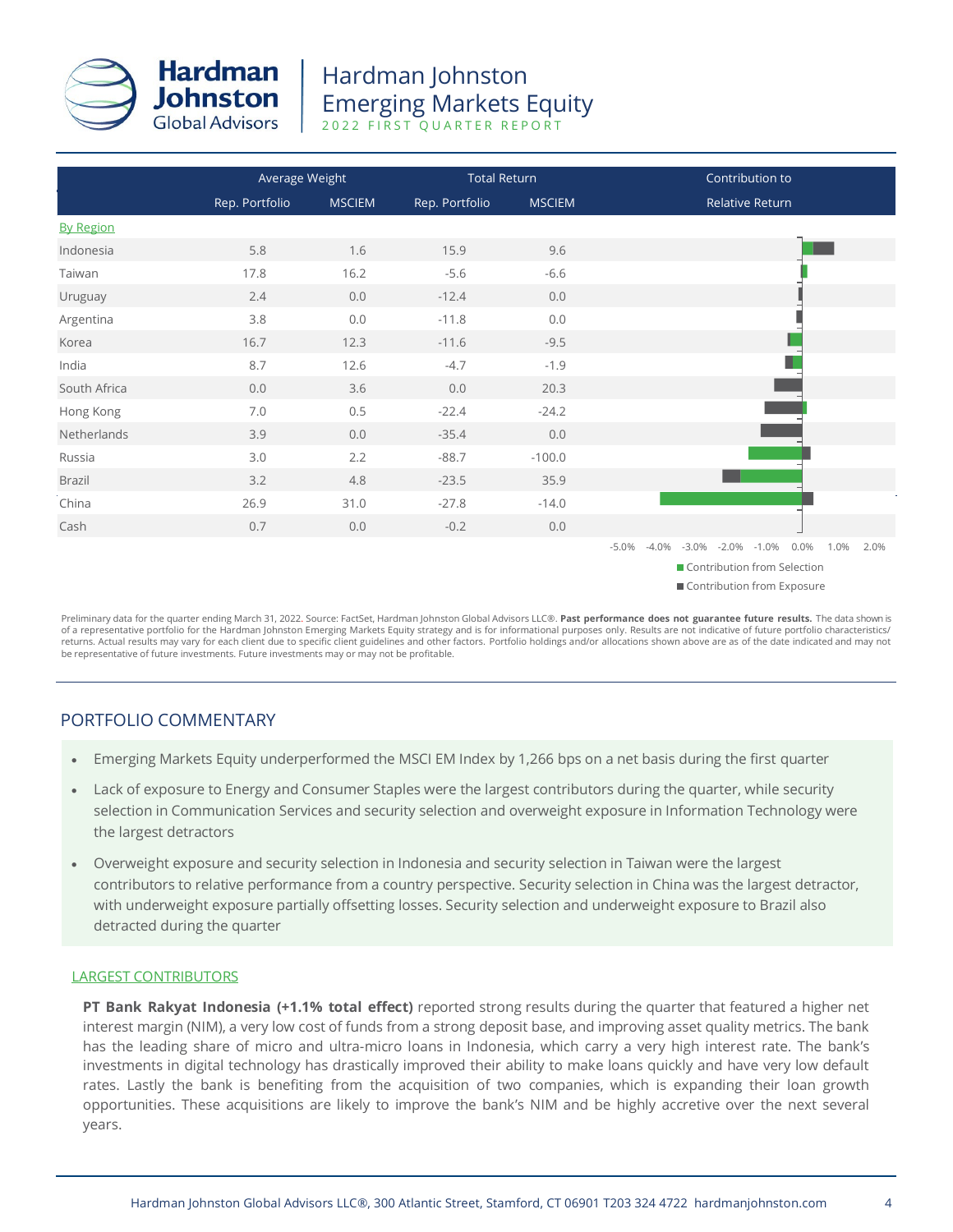

**Unimicron Technology Corp. (+0.4% total effect)** shares were resilient during the first quarter as the shortage in Ajinomoto build-up film (ABF) substrate remains particularly tight, with low probability of meeting a supply and demand balance in the near-term. Unimicron benefits from exposure to some of its fastest growing customers: AMD, NVIDIA, and Marvell. Unimicron is insulated from the broader semiconductor cycle given the significant supply imbalance, with demand driven by increased semiconductor complexity and larger surface areas, rather than unit growth.

**ICICI Bank Ltd. (+0.1% total effect)** continues to report strong results, showing that the bank is gaining market share. The bank's investment in technology over the last several years has improved their efficiency and lowered their costs. This has resulted in easier customer access, improved underwriting, and the ability to cross-sell financial products and attract new customers in all regions of India. In addition, ICICI's investment in technology has attracted and enabled new customers to use their platform without the need to open new physical branches, lowering their fixed costs. Their technology is now a clear competitive advantage over their peers.

#### LARGEST DETRACTORS

**Yandex NV (-4.2% total effect)** is the leading player in Russian Internet, e-commerce, and taxi. It derives almost all of its revenue from Russia. Following Russia's invasion of Ukraine and global financial sanctions against Russia, Yandex, along with all Russian stocks, has been halted on US exchanges for the foreseeable future.

**Sunny Optical Technology Co., Ltd. (-2.7% total effect)** underperformed as concerns of smartphone weakness mounted throughout the first quarter. Smartphone weakness was more pronounced in China, as year-on-year shipments declined substantially based on data available through February. Rising component costs also weighed on smartphone manufacturers' ability to drive camera spec upgrades, limiting upside.

**Prosus NV's (-1.2% total effect)** share weakness was a direct consequence of weakness in Tencent shares, which are a large driver of Prosus' valuation. Tencent's poor performance was due to general weakness in the Chinese Internet space and ADR delisting fears. In addition, Prosus' investment portfolio experienced pressure due to the market's riskoff stance and punishment of companies that are in earlier phases of their maturity, as is the case with many of Prosus' investments. Finally, Prosus has Russian exposure, both directly in its Avito classifieds business and its holding of VK shares, a leading consumer internet platform in Russia. Avito is the leading Russian domestic e-classifieds business and is 100% owned by Prosus. We estimate Avito to represent less than 7% of group revenue and less than 2% of proportional revenue. Prosus owns about 25% of outstanding shares of VK and will take a \$700 million full write down for the stake. Prosus has decided to cease all involvement in its Russian operations. The separation process is underway to decouple Russian operations into a separate, independent legal entity run by local management and with its own Board of Directors.

#### PORTFOLIO ACTIVITY

• There were no initiations or liquidations in the portfolio during the first quarter

#### MARKET OUTLOOK

Markets staged a modest recovery in the second half of March fueled by talks between Russia and Ukraine and hopes of a resolution to the conflict. However, it remains to be seen whether the rebound will be short lived or something more persistent.

Coming so soon after the pandemic, the war in Ukraine is a clear reminder that shocks not only to markets, but also to our way of life, are never far away. Countries and economies that are recovering from the effects of COVID will face another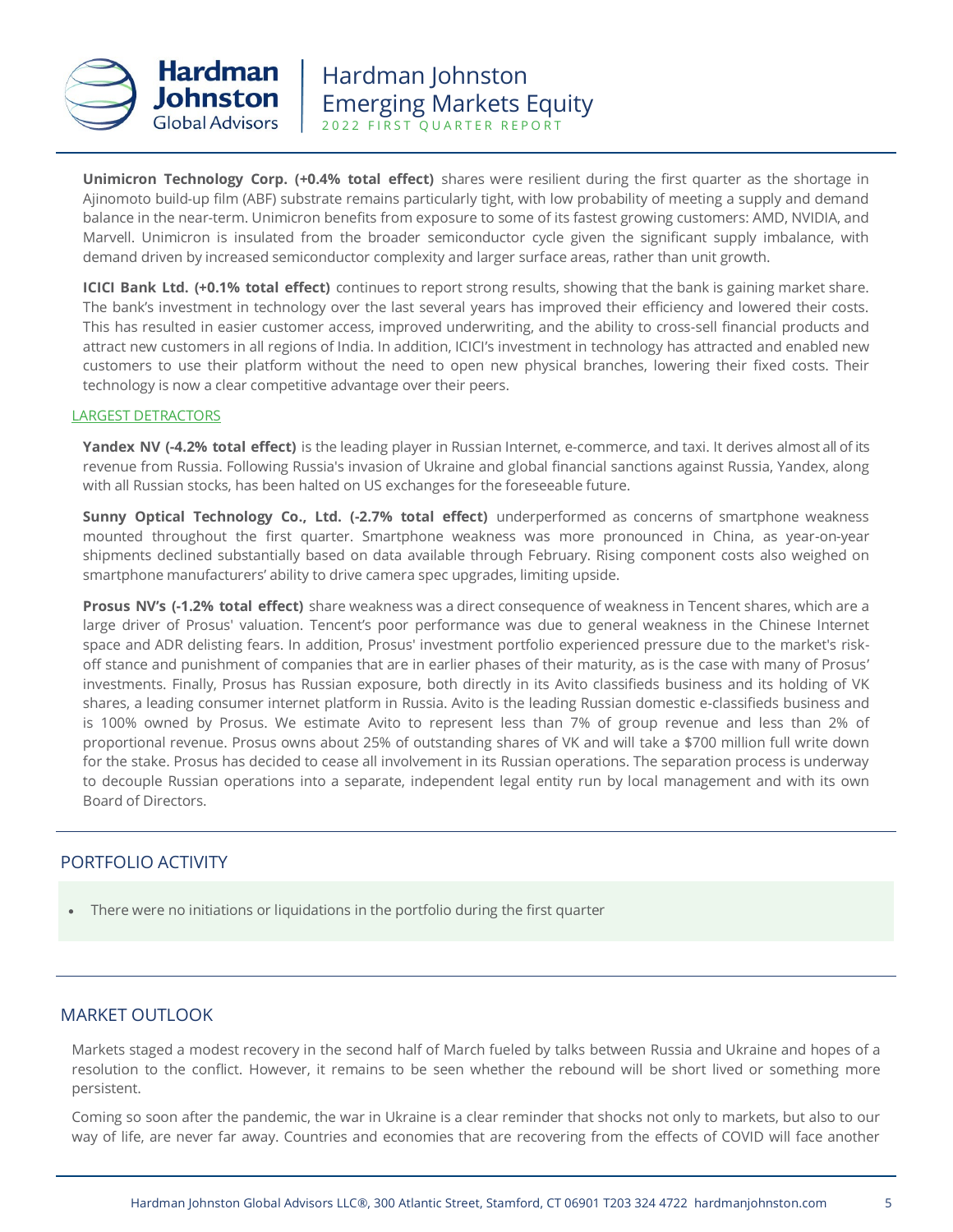

slowdown. The US is relatively insulated from a supply perspective but is still seeing the impact of higher energy prices and food costs, which especially impacts lower income consumers. Europe is more exposed to Russian oil and gas and is wrestling to readjust supply from other sources. Whether or not countries experience technical recession is somewhat academic. However, the conditions risk being painful for businesses and consumers alike.

Contending with inflation, or stagflation, in a slowing market characterized by spiking prices for essentials like food and energy will present an intense challenge for central banks. Monetary policy has begun to tighten and may go further and faster than anticipated. The Fed has made no secret about its desire to normalize rates, even if normal is lower than in the past, and doing so may give it some capacity to deal with challenges ahead. However, the risk of policy missteps has risen sharply.

Rising interest rates do not pose as much of a risk to businesses as in the past. High-quality growth companies in our universe carry low levels of leverage, putting them in a relatively strong position to navigate a difficult environment. Faced with uncertainty and volatility, the greatest risk is that boards postpone or perhaps cancel investment plans that could have been drivers of top line growth.

For investors, there is a lot to digest, and the near-term path is murky. However, over the long term, positive tailwinds and secular trends remain strong. In the context of labor market tightness, companies will need to invest in technological transformation to drive productivity improvements. Healthcare globally will benefit from demographic drivers for decades to come.

Perhaps one of the biggest opportunities will be the move to a low carbon economy. The shift will be widespread and create opportunities across a range of business sectors including clean energy, transportation, and agriculture. For instance, rising wealth in developing markets is creating increased demand for protein, which in turn will mean more farm animals, more competition for land, and greater environmental pressure. There are solutions being developed that will address the need for greater efficiency longer term.

Technology opportunities that play into environmental trends can be subtle and require deep research. Semiconductor manufacturer Wolfspeed is a leading innovator in chips made from silicon carbide. These chips are being used in many energy transition technologies, from extending the range of electric vehicles to more efficient and lower-cost solar and wind power.

The geopolitical backdrop will remain complicated and unpredictable. While Europe and the US are pushing for greater sanctions on Russia, China and India have been among those somewhat reluctant to take sides in the conflict. The impact may be a hardening of the international stance towards both countries.

China is also wrestling with domestic issues. The country still has some way to go to "live with COVID," and further lockdowns and economic disruption are likely. As we have seen over recent years, the Chinese government is willing to take near-term pain for what it views as long-term gain. However, it is also demonstrating increased flexibility. At March's National People's Congress, the theme of "Common Prosperity" was barely mentioned, potentially indicating a softening of its line on regulatory action. Indeed, China's Vice Premier Liu He said that the country would introduce policies favorable to the market and measures to boost growth.

Over the long run, China's expansion will decelerate but in the context of global growth will continue to look strong. Company prospects and valuations are also attractive, yet Chinese stocks were among the weakest performers in the first quarter. We reduced our International Equity strategy's exposure to China in 2021 and are monitoring the market closely. We need greater visibility over domestic issues and international listings via ADRs to invest with conviction.

Across international markets, growth stocks continue to lag more cyclical plays such as energy, materials, and financials that lack the secular growth we need for our investment approach. The outlook has become more complicated in the first quarter. However, we are secure in the knowledge that our focus on companies with strong balance sheets, pricing power, and competitive advantages will ensure resilience through the cycle. Meanwhile, our bottom-up approach is unearthing highly attractive companies around the globe that are benefiting from, and driving, long-term trends that will transcend shorter term challenges.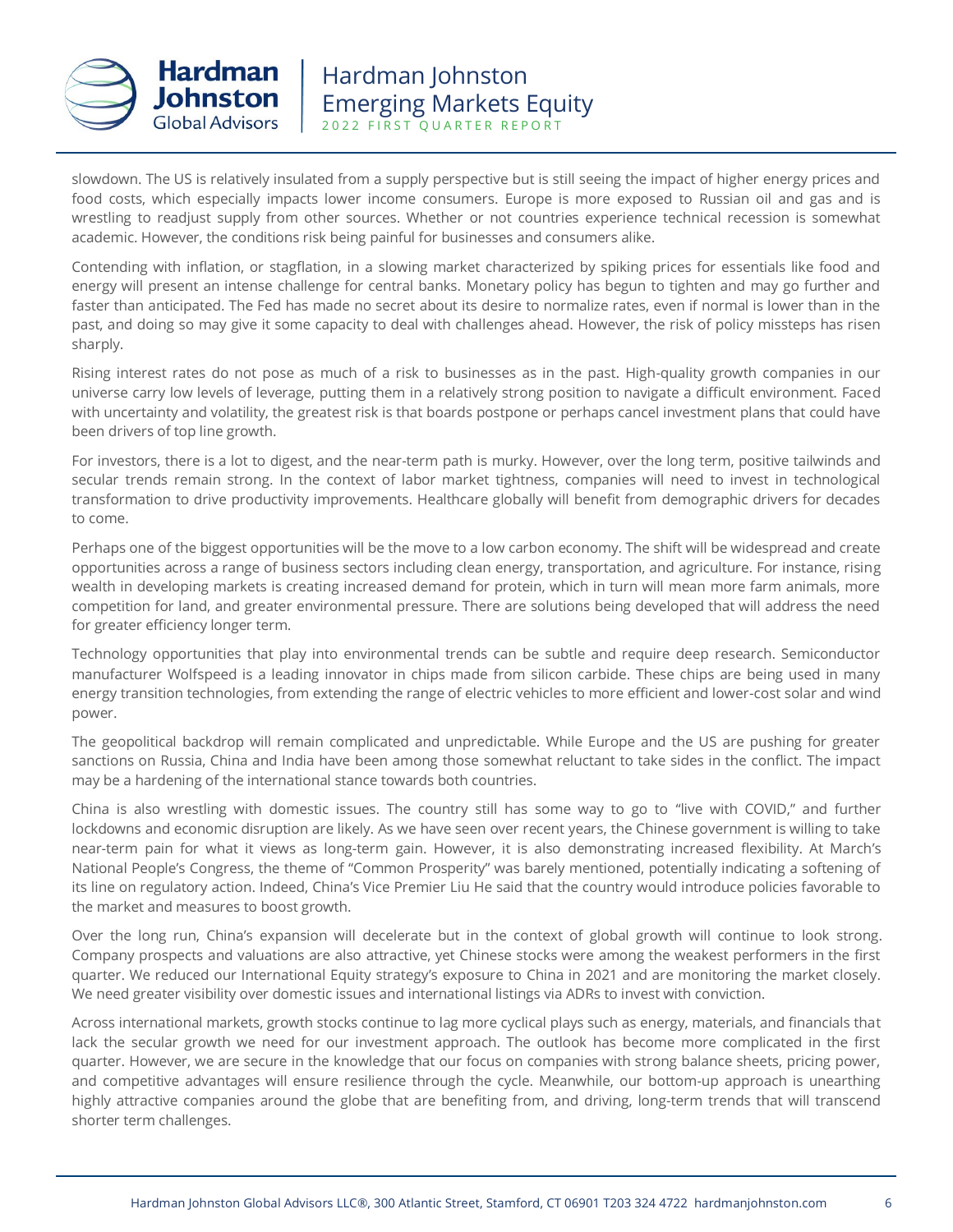



#### **PORTFOLIO CHARACTERISTICS (period ending March 31, 2022)**

|                                                     |         | Representative Portfolio |         | MSCI Emerging Markets Net Index |
|-----------------------------------------------------|---------|--------------------------|---------|---------------------------------|
|                                                     | Current | 5 Year Average           | Current | 5 Year Average                  |
| Capitalization                                      |         |                          |         |                                 |
| Weighted Average Market Cap (\$B)                   | 122.3   | 110.2                    | 125.4   | 162.9                           |
| Median Market Cap (\$B)                             | 55.0    | 36.8                     | 7.1     | 6.5                             |
| <b>Growth Fundamentals</b>                          |         |                          |         |                                 |
| EPS Growth: 3 to 5 year forecast $(\%)^1$           | 21.0    | 21.6                     | 15.9    | 18.4                            |
| EPS Growth: 5 year trailing $(\%)^1$                | 23.0    | 19.1                     | 13.8    | 14.2                            |
| <b>Value Fundamentals</b>                           |         |                          |         |                                 |
| P/E Ratio: 12 Months - forward                      | 21.2    | 23.0                     | 17.5    | 18.2                            |
| P/E Ratio: 12 Months - trailing <sup>1</sup>        | 21.7    | 21.1                     | 20.1    | 21.0                            |
| PEG Ratio: forward <sup>1</sup>                     | 1.0     | 1.1                      | 1.1     | 1.0                             |
| Dividend Yield (%) <sup>2</sup>                     | 0.6     | 0.9                      | 2.2     | 2.1                             |
| Price/Book $3$                                      | 3.1     | 3.1                      | 2.0     | 2.0                             |
| <b>Quality Fundamentals</b>                         |         |                          |         |                                 |
| Return on Equity: 5 Year $(\%)^1$                   | 16.3    | 17.0                     | 16.2    | 16.9                            |
| Return on Invested Capital: 5 Year (%) <sup>1</sup> | 13.6    | 13.6                     | 12.4    | 13.1                            |
| Other                                               |         |                          |         |                                 |
| Number of Positions                                 | 24      | 29                       | 1,399   | 1,217                           |
| Beta: 3 year portfolio <sup>4</sup>                 | 1.2     | 0.9                      | 1.0     | 1.0                             |

<sup>1</sup>Interquartile weighted mean, <sup>2</sup>Weighted mean, <sup>3</sup>Weighted harmonic mean, <sup>4</sup>MPT beta (daily).

Data is preliminary. Past performance does not guarantee future results. Source: FactSet, Hardman Johnston Global Advisors LLC®. The data shown is of a representative portfolio for the Hardman Johnston Emerging Markets Equity strategy and is for informational purposes only and is not indicative of future portfolio characteristics/returns. Actual results may vary for each client due to specific client guidelines and other factors. The rep